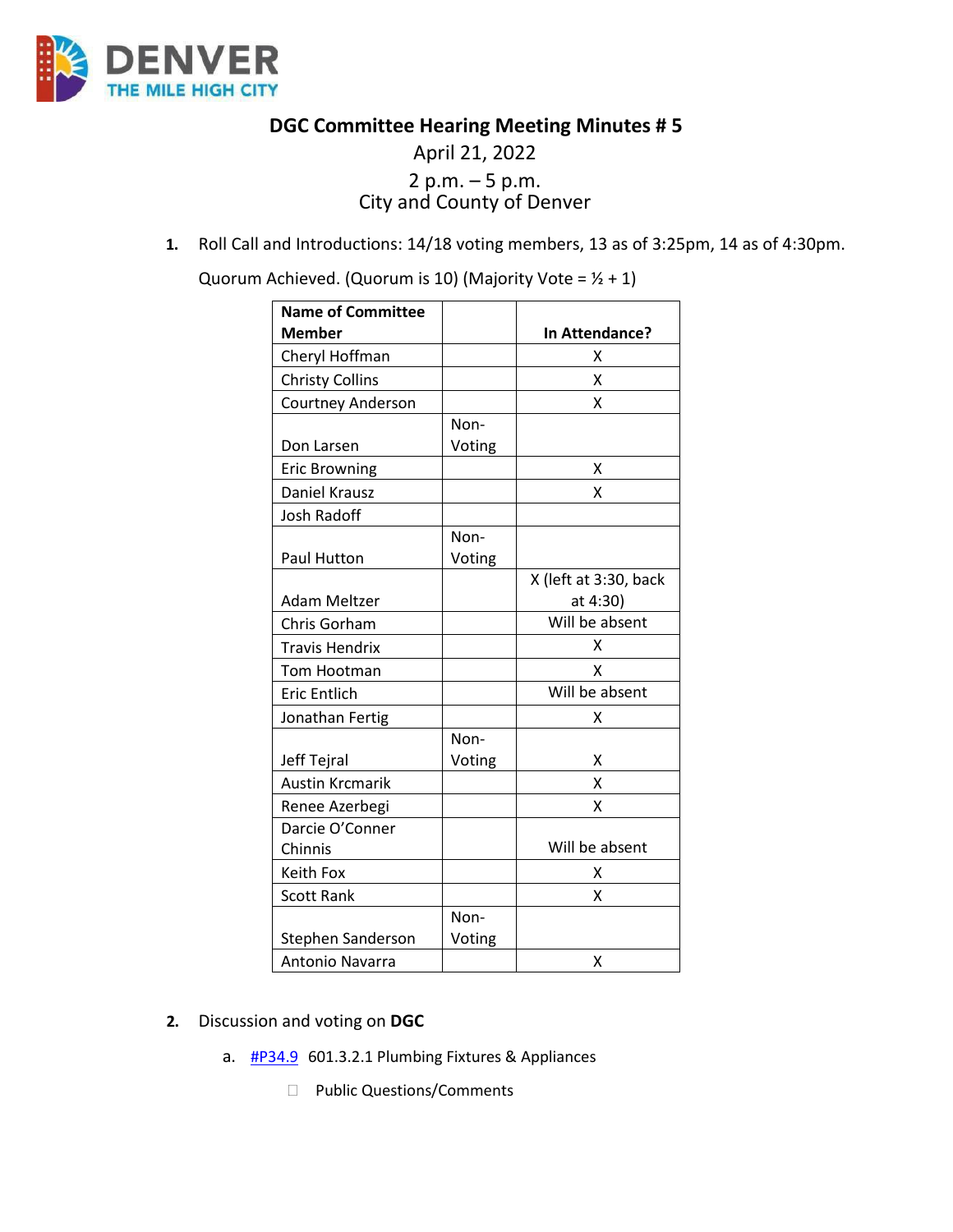- Manufacturers presented for toilets
	- Waterless urinals use slope, pipe smoothness and gravity to drain. Do not get cleaned with water, but use an oily sealant with fragrances that have no toxicity concerns beyond fragrance sensitivities/allergies
	- Testimonials from municipalities that odors and cleaning were not issues
	- Products: Sloan and Kohl, prices in line with flush type urinals
- Committee Questions/Comments:
- Cheryl how many projects have used this option in DGC?
	- Christy notes that pilots are using alternative paths not as written
	- Readily available at little no cost increase is based on market research discussed previous session. USGBC, cost comparison
- Cheryl asks if this is passed, does current DGC language move into DBC? Christy clarifies no, that would be voted on separately
- In favor of allowing Lindsay to answer questions: 9 (passes)
- Adam proposes to keep 1.1, which offers a ton more options on commercial market. B. is not feasible per experience with them. .25gpm faucets, are there aerators on the market for this? Would like to talk about Park water organization that talks about slope of piping and arrangement of fixtures to meet the low flow fixtures. Need to address this in proposals or could result in market complaints. Adam posted a link: [https://www.map-testing.com/assets/reports/PERC-](https://www.map-testing.com/assets/reports/PERC-Report_FINAL_Phase-One_Nov-2012.pdf)[Report\\_FINAL\\_Phase-One\\_Nov-2012.pdf](https://www.map-testing.com/assets/reports/PERC-Report_FINAL_Phase-One_Nov-2012.pdf)
- Jonathan asks if this would forbid toilet with integrated washlets (integrated sinks, greywater flushing). How is that water use captured or dictated by this? Would it fall under .25 gal/flush? Lindsay clarifies that these are not currently allowed under graywater statute which is currently being reviewed. Although they are installed in some places in Denver. If they are legal, would not want to disincentivize these.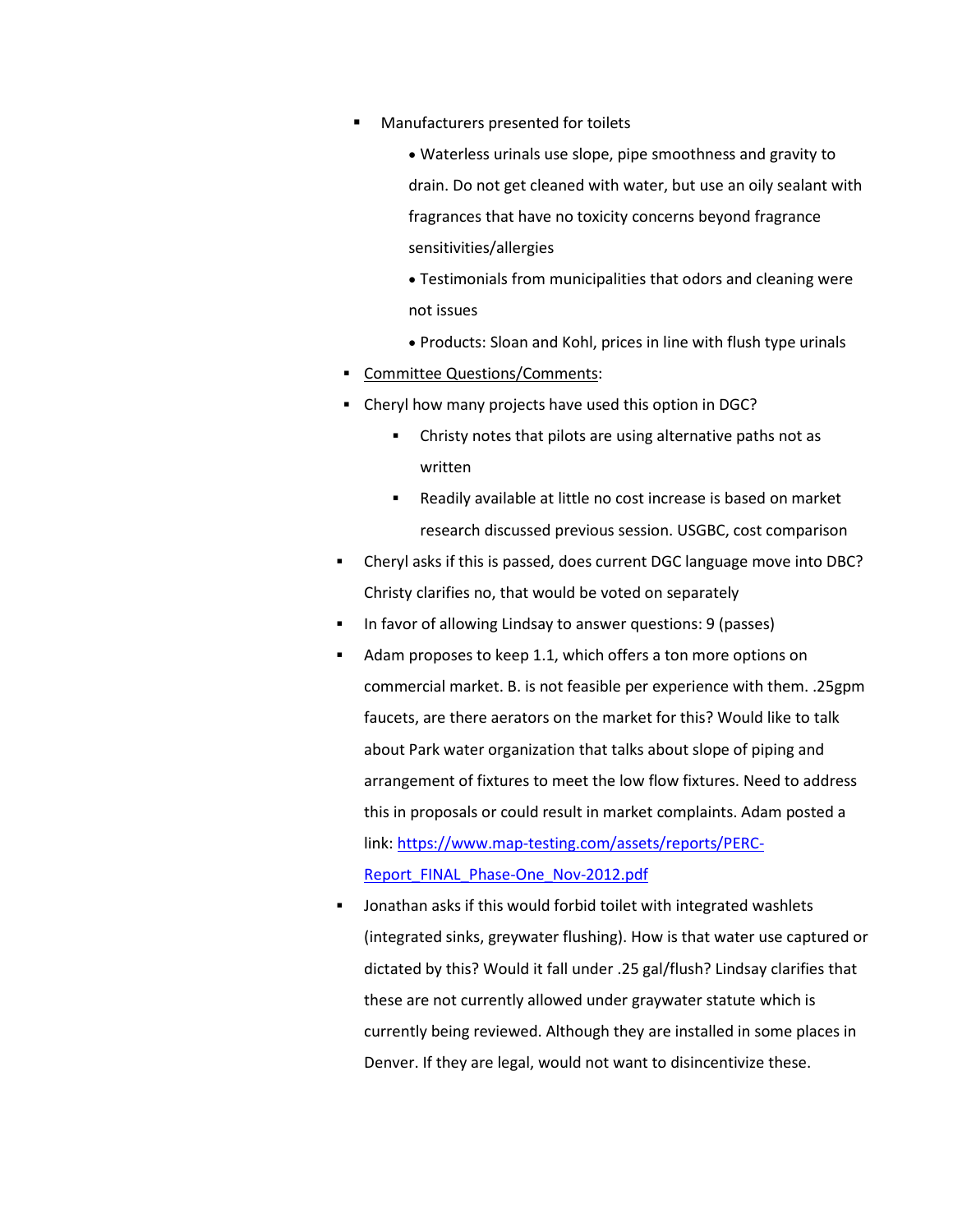- Christy understands these are not currently legal. In response to Adam's comment, the 0.8 vs 1.1 outside market availability. It's okay for the DGC because it is chosen provisions to drive the market. If it became mandatory the market would be able to respond. This could create demand. Functionally, have heard mixed results but am not an expert.
- Renee are we trying to strike a balance between flushing twice and not wanting fixtures to be replaced to meet functional needs. In busy areas such as airport, they are used 100+ times per hour. Prefer keeping 0.125, and adding to have water refill option at every fountain. Need studies not by manufacturers to have real data.
- Tony what consideration has been taken to actual cartridge. Waterless urinals cartridges can range \$40-1200 and need replaced every 3 weeks, and requires a special tool. Lindsay clarifies that similar cost of cartridge replacement, but not all models require the cartridges. Some are cleaned instead. Don't have replacement frequency but guess it's variable per use frequency
- Tony asks how to guarantee that bleach or Clorox does not go down drain. Lindsay don't understand the distinction between waterless and water using in this respect. Haven't seen anything research around challenges with chemical mixing in drains. Tony has several citing of this happening.
- Austin provides insight on 0.8 gal/flush from Denver Water experience. Large apartment and condo complexes installed hundreds 0.8 gal/flush and have had zero problems. Slope in ground of sewer lines is a factor. Will share EPA Watersense site with product list of what is available in market. Do not have an issue with these flow reductions. As long as it has a high MAP rating then it appears to work fine. Austin posted a link: <https://lookforwatersense.epa.gov/products/>
- Jeff agrees with Austin. 0.8 gpf toilets and low flow showers in multifamily setting did not have any issues. No double flushing. Water savings exceeded predictions. Pilot program working with new development was focused on getting these products into market. Had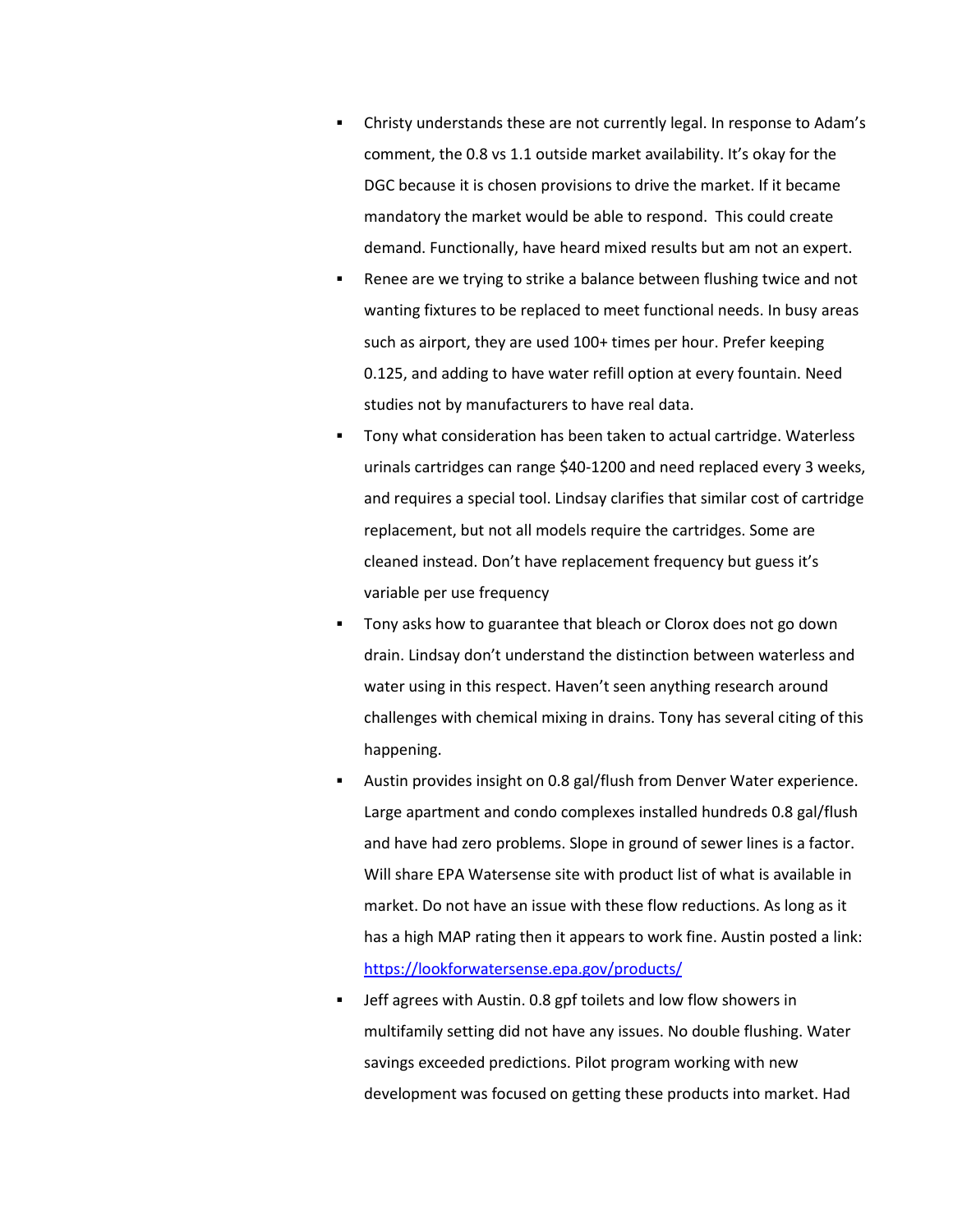30 buildings participating. They were all able to find the products an dat cost. Hardest part was communicating the requirement to the installers. No one complained about cost or function/operation issues.

- Jonathan follows up Renee's comments that bottle filling stations at every station – usually a high/low. Could say any location where there is a water fountain, there is a bottle filling station.
- Austin reports that on new development side, with help sourcing initially, most developers would not have trouble with these standards.
- Daniel appreciates expert information. Regarding wording and structure of code, is worded as amendment to mandatory provisions. As a mandatory provision any project that may not be able to pursue it may be driven away from entire code. Don't want to lose benefits in other areas of the code. Christy responds that we've been ignoring the mandatory versus elective until the end. Otherwise, it is not intended that we determine mandatory versus elective. Vote with knowledge that it may be mandatory or elective. This will be determined as Noresco performs LEED Platinum comparison.
- Danial asks what a substitute would be for waterless urinals? What is next efficiency? Renee says 0.125 gal/flush.
- Kristen reports drought resiliency proposal is coming up, which will discuss waterless toilets.
- Austin responds to Daniel, that 0.125 gal/flush is the most efficient that has many products available on Watersense.
- **Motion to amend:** Adam motions to amend proposal as is to add 0.125 maximum on urinals. Change public lavatory faucets to .35, put back .1 gal/flush. Renee asks for clarity on 0.25 gal/flush and proposes to add 100% bottle filling at drinking fountains. (**12 votes yes, 1 vote no, 0 abstained)**
	- Daniel proposes to have understanding that it's up to CPS to decide whether it's mandatory. Adam says not necessary, it's understood. Seconds motion
- $\Box$  Jonathan wants to modify drinking fountain language.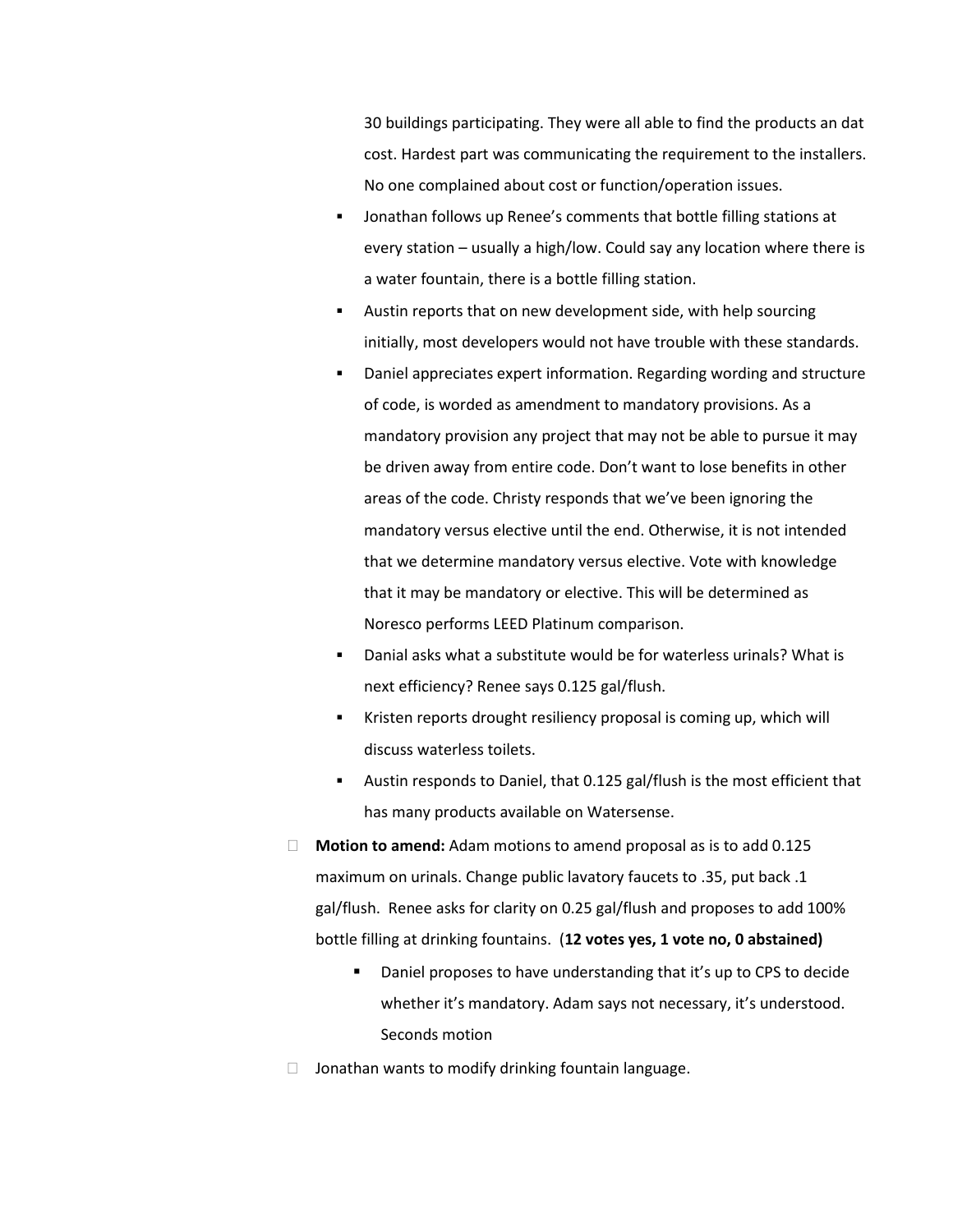- □ Cheryl: Since I can't get my audio to work, I will stay brief. The un-amended flow rates are already aggressive for commercially available large-scale projects. I believe we should leave this amendment as is for another 3 years then revisit.
- **Motion Passes: Motion to Modify as written on screen: Courtney (10 votes yes, 2 vote no, 1 abstained)**
- b. [#34.10](https://www.denvergov.org/files/assets/public/community-planning-and-development/documents/ds/building-codes/code-adoption/amendment-proposals/dgc/34.10_dgc_501.3-stormwater.pdf) 501.3 Stormwater
	- □ Committee Questions/Comments
		- **Collin Bell introduces proposal on behalf of DOTI** 
			- A. Landscape design- add plant list to list of plant lists. Added two plant list for vegetations.
			- B. Original DGC stormwater on greenfield projects, should be applied to add development projects. Important in Denver. a/ and b/ are stricken, b/c this language is not used in practice. Striking old criteria and replacing it, shifting it done
				- Under  $\frac{1}{2}$  acre no stormwater, + new detention
				- $\bullet$   $\frac{1}{2}$ -1 acre requires detention, + new water quality
				- Over 1 acre: requires both water quality and detention + new requirement for infiltration or evaporated.
				- Include non-structural stormwater controls: pet waste, dog run, street sweeping
		- **EXECUTE:** Currently different footprints have different requirements, now ratcheting up stringency.
		- Daniel: Intent of street sweeping or parking spaces (in garages too) so that debris does not end up in storm drains
		- **EXT** Jeff: Is there a specific design criterion for pet waste station? What about a program for street sweeping (how is that in the building code)? Developer would come up with plan for ongoing maintenance. No set design plans for pet waste station.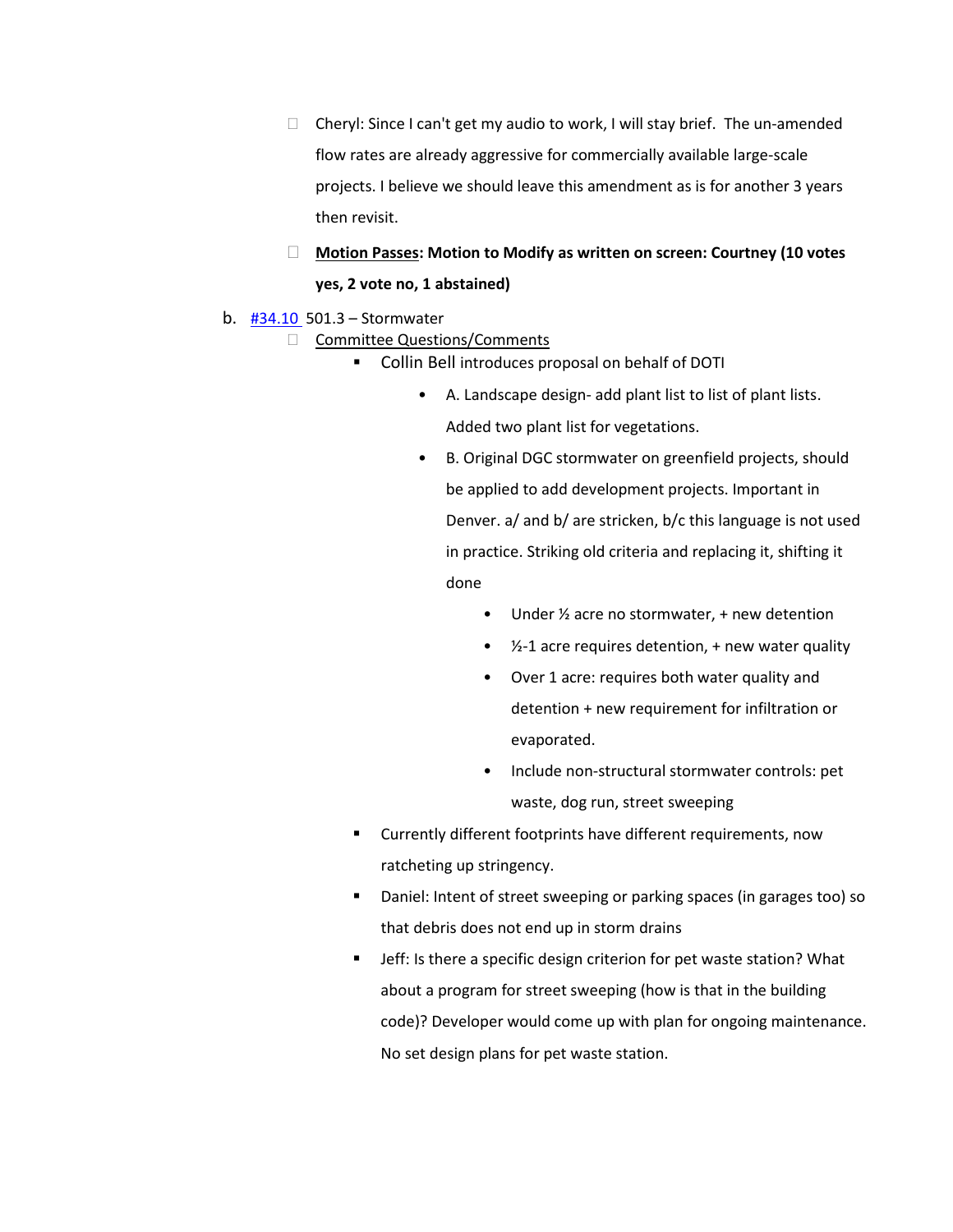- Jonathan: Why do you need so many? Should be modified to be more realistic. Collin would have to as MS4 team on where this came from but concerns are valid.
- **EXECHERY** Cheryl: Is it physically possible to provide storm water detention in sites less than 0.5 acres? I am concerned that for infill projects this will require large underground excavations on sites with potential underground hazards to the past history of building on the site. Collin: underground detention, green roofs, or green underground, def possible.
- Courtney: 1 per 30 units, suggests maximum. Wants to have pet waste station and not a trashcan. Collin: In agreement.
- Adam: Define pet waste station will solve issue.
- Committee Discussion:
	- Daniel: Wants to know how this dovetails into the Landscape Proposal (P34.8 passed with 3 modifications) for 601.3.1.1. Makes a recommendation, street sweeping included with plan for maintenance instead since this is a building code. If this were to pass, only #4 would be added to the previous approved proposal.
- **Motion to Modify:** Courtney, (11 votes yes, 0 vote no, 1 abstained) , Christy to second, PASS
	- Modify program to plan for the biannual street sweeping. Modify pet waste station quantity based on frontage, Christy recommends figuring this out in committee.
	- Kyra clarified that we approved items in Hearing 1 regarding landscape requirements in chapter 5 but not in chapter 6.
- **Motion Passes: Motion to Approve as written on screen: Daniel, (11 votes yes, 0 vote no, 2 abstained), Courtney to second**
- c. [#34.11](https://www.denvergov.org/files/assets/public/community-planning-and-development/documents/ds/building-codes/code-adoption/amendment-proposals/dgc/34.11_dgc_601-irrigation.pdf) 601 Irrigation
	- $\Box$  Collin: Interface of stormwater and irrigation, alternative sources of water to reduce potable water demand. Runoff harvested, routed to landscape areas, establishing it as an alt 3A. 4A Exempt from source measurement requirements, since it is hard to measure/ predict.
	- Committee Questions/Comments/Discussion: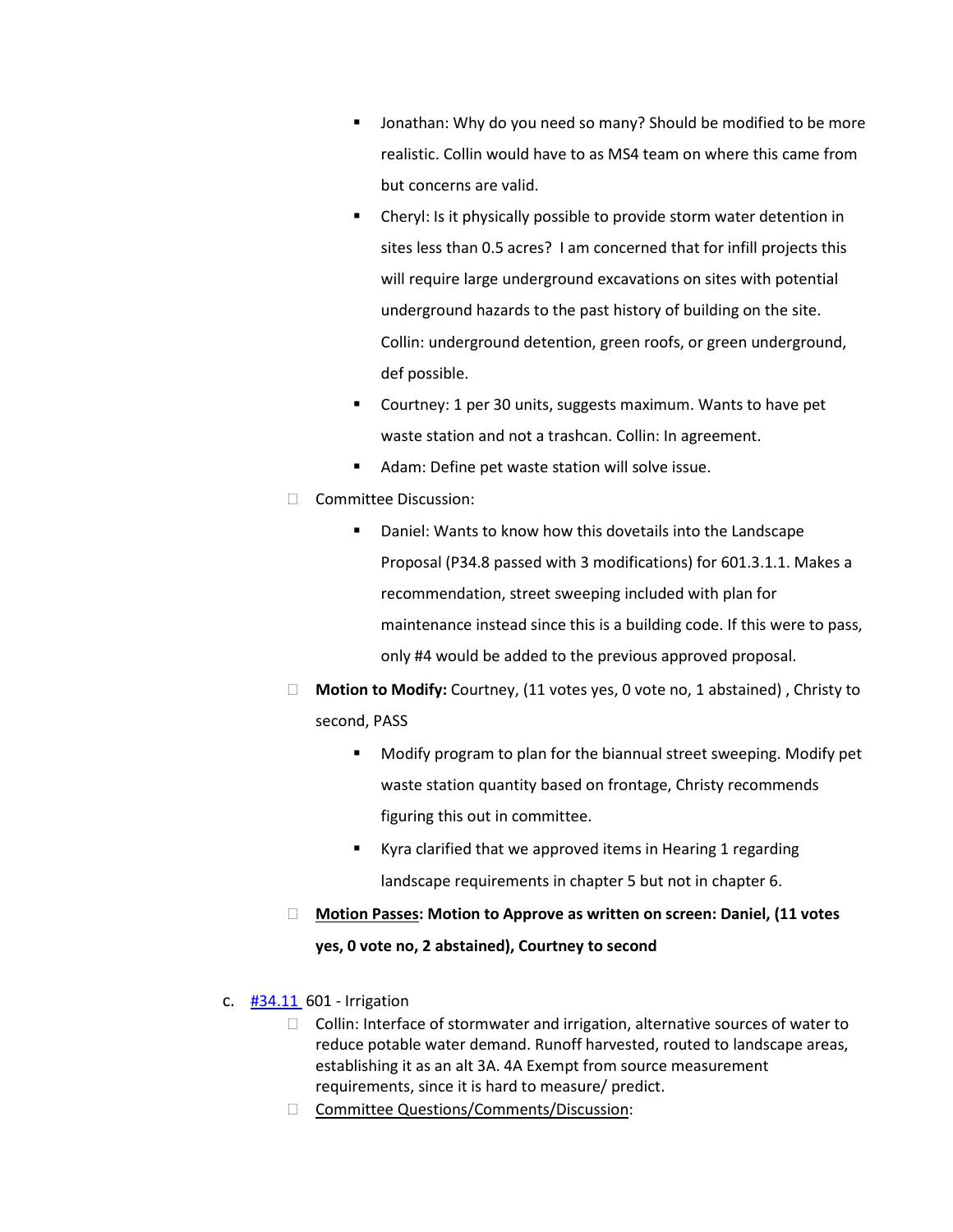- **EXECO**: Table: Alternate Source of water seems to be general, other sources that is not intended to be use? Should be more specific?
- Austin: Wanted it to include greywater system, consider some sort of definition.
- Jeff: What are all the sources of water= condensate water reuse, dewatering, most are hard to measure, rainwater runoff is the largest in quantity and the hardest to manage.
- Renee: Who is paying for this? Is building level water metering the intent? Property owners and developers, but since rainwater harvesting is being proposed not to be included in the submetering language, this does not apply to the modifications under consideration.
- Collin: Intent to fit runoff harvesting into code.
- Austin: Add submeter, not shared water system. More granular data on what is on sites to review water efficiency. Add NSF 350 Greywater systems to the table?
- Jeff: Intent is to exempt onsite rainwater harvesting this from submetering requirements.
- **Motion Passes: Motion to approve as written: Christy (11 votes yes, 0 vote no, 1 abstained) Eric second**

## d.  $\frac{\#139}{4}$  $\frac{\#139}{4}$  $\frac{\#139}{4}$  601.3.9 Drought Resiliency

- □ Summary
	- **Looking for ways to improve drought resiliency. Watersense labels** and internal pressure regulators on irrigation sprinklers heads. Commercially manufactured waterless toilets in private restrooms and some applications of public restrooms. Follow NSF standards. Address high usage such as swimming pools – add covers to prevent evaporation, no chemical pool covers. Commercial kitchens and spray rinse valves. Covers variety of topics to address as much water efficiency as possible.
- D Public Comment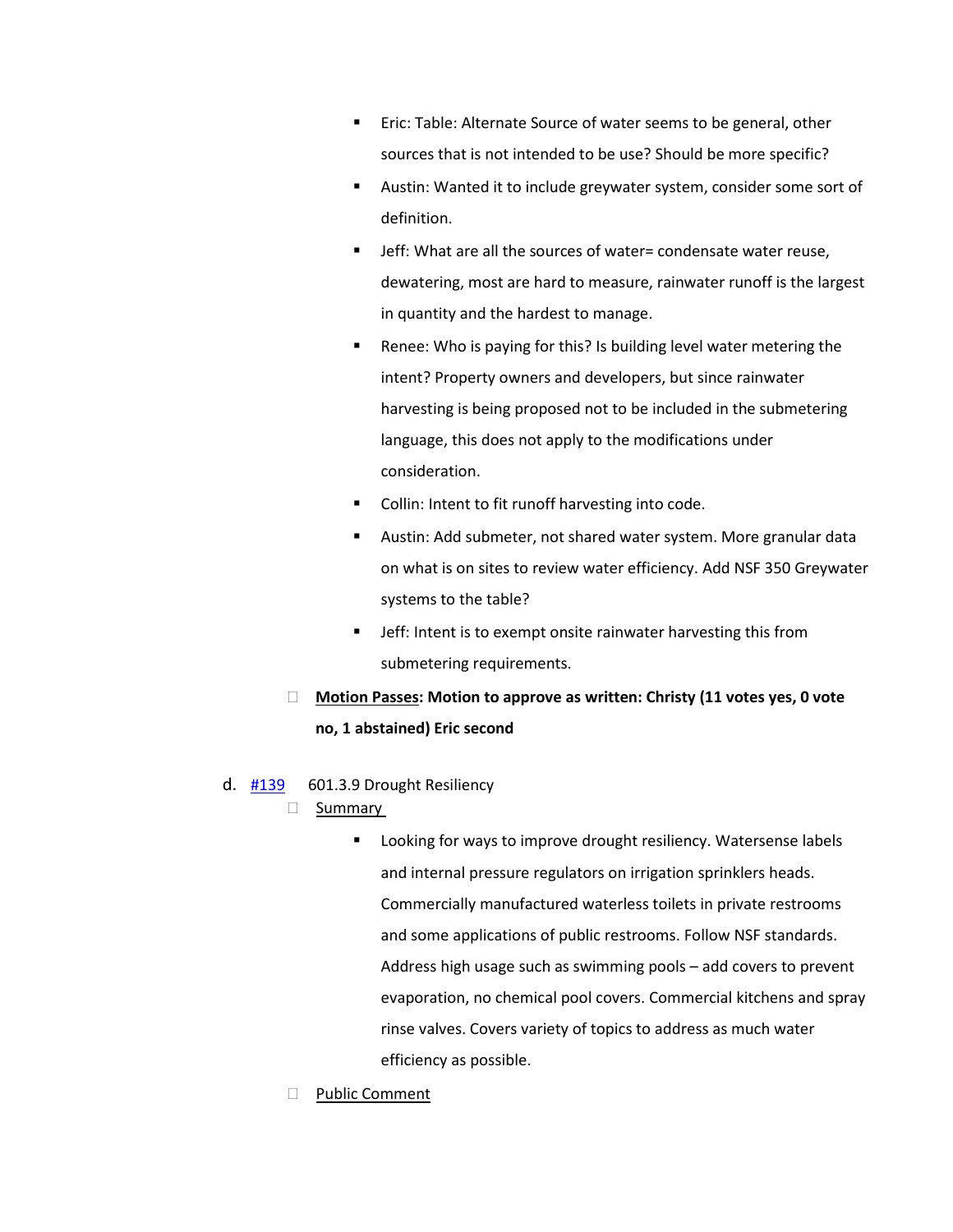## □ Committee Questions/Comments

- Eric asks if compliance is required with 2 of 3 sections in 601.3.9.1, high water end use applies to small fraction. Seems restrictive, is this the intent since few pools and commercial kitchens. Kristen clarifies that this was to encourage going beyond sprinklers and is open to changes.
- Jeff asks how this is different from spray sprinkler body requirements passed by state last year. Want to be consistent with that language. Kristen acknowledges sell-through stock that may be allowed, which could provide an out until it's sold.
- Jeff comments that property managers had an issue with safety on pool covers. Kristen, not sure how to handle this one. Eric says that pool fencing or covers must meet particular ASTM standard. They would be complementary to net type covers.
- Austin asks if there is willingness to go to high efficiency nozzles on sprinkler bodies themselves. Denver water rebates are available for 5 or 6 high efficiency nozzles. Kristen agrees.
- Cheryl asks Are any waterless toilets currently in use in Denver? Are there any additional regulatory or code measures that would have to be put in place for the use of waterless toilets? For example, would the IPC have to be modified? Would a permit for waste removal have to be acquired? Eric agrees these are good questions but don't have the answers, will look. Keith says there are some waterless urinals at the City and County building in permit department. IPC does have some language for urinals that don't think would need to be modified for that.
- Cheryl asks If a project doesn't have any sprinklers, are they required to comply with the two other measures or do they automatically get credit for not having sprinklers? Christy says they would not get credit for something that doesn't apply to a project so would need to look at other options.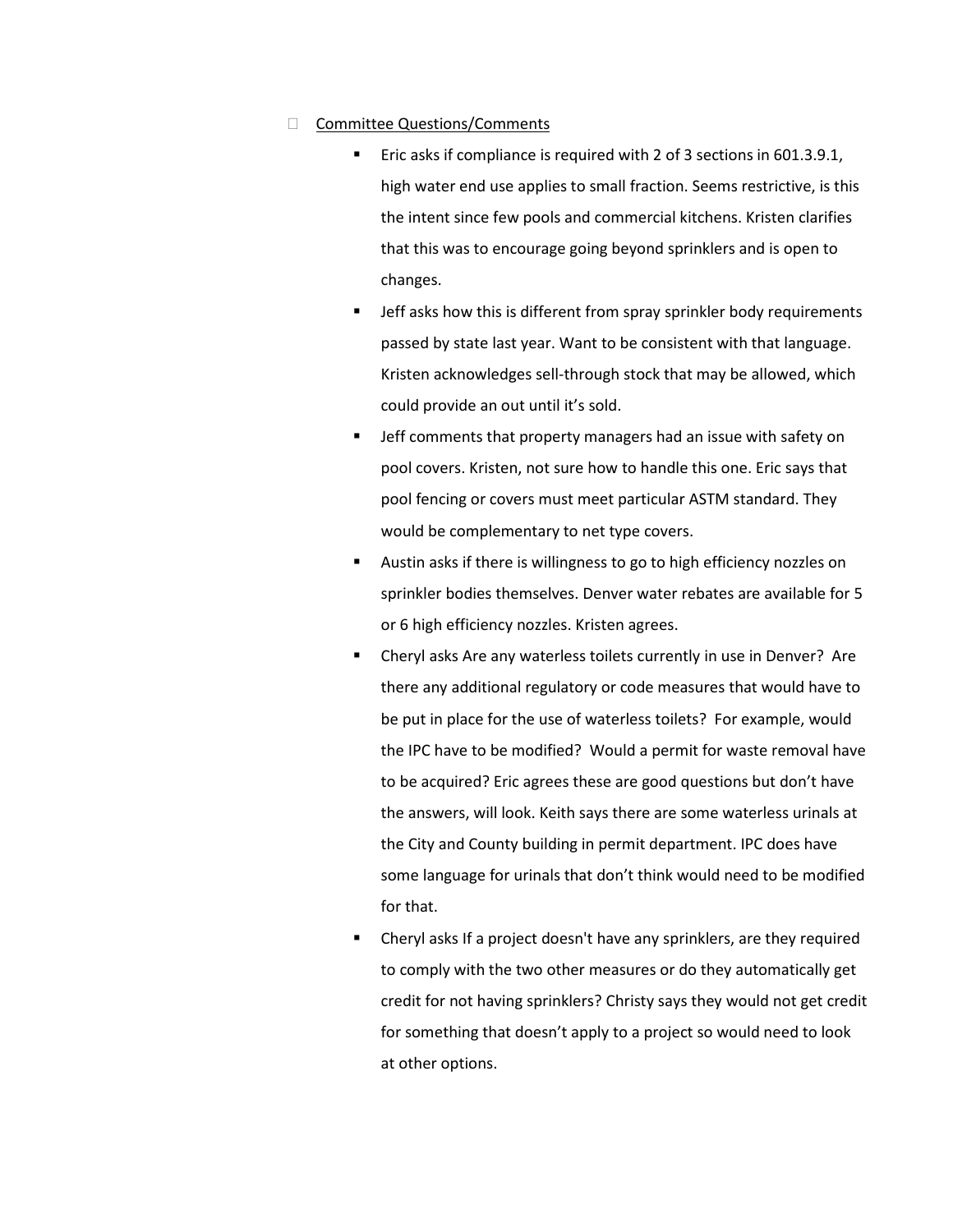- E Keith how do we handle whether they need to be changed out, piping has to be installed. Kristen confirms that plumbing rough in is addressed in the proposal language.
- Kristen reports that there is no sell through possible in Colorado. Replace language to address nozzle in lieu of internal pressure regulators since they are already required by code.
- Courtney replaces language with nozzle, struggling with how many points are required for this. Would rather building on top of existing law, 1 out of 3 or 2 out 3? Kristen suggests adding waterless urinals, how do we encourage going for more valuable but challenging items.
- Waterless urinal language from 601.3.2.1 Plumbing Fixtures & Appliances proposal will be moved over as a  $4<sup>th</sup>$  option.
- **Motion Passes: Motion to Modify: Courtney (10 votes yes, 0 vote no, 1 abstained) Second by Eric.** 
	- **EXECOUT COUT THE VIOLET SHOW THE COUTFUM** COUTTING TO UTTING THE COUNTINGLEY Denver Water nozzles (will share list of criteria)
	- Jeff suggests criteria instead of products. Can draft this with Austin via subcommittee.
	- Keith asks to change language to say 2 of the 4 or 3 of the four. Kevin asks group what the consensus is. Courtney says 2 of 4. Eric seconds changes.
- **Motion to approve as amended Passes: Eric (11 votes yes, 0 vote no, 1 abstained) Second by Christy.** 
	- **Subcommittee is Austin and Jeff**
- e. [#112b](https://www.denvergov.org/files/assets/public/community-planning-and-development/documents/ds/building-codes/code-adoption/amendment-proposals/dgc/112b-901.6.1-design-for-deconstruction.pdf) 901.6.1 Design for Deconstruction
	- □ Summary
		- **Builds off of deconstruction proposal hear earlier. Supports future** aspects of deconstruction.
	- □ Committee Questions/Comments:
		- Eric asks about 901.6.5, it's not clear how this correlates with the deconstruction proposals. Kristen clarifies this can offset the cost to balance and create a market for reusing finishes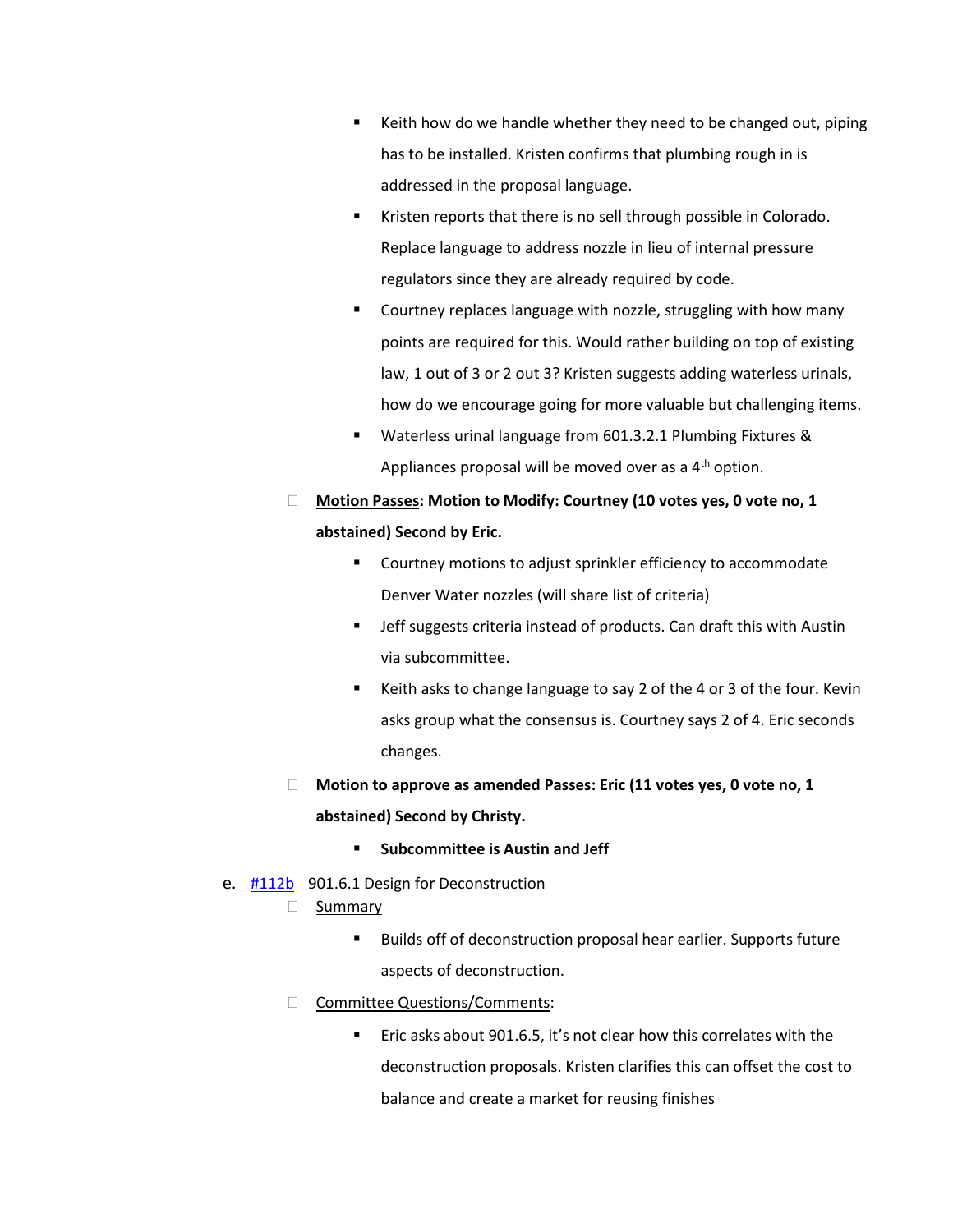- Renee comments in LEED world, have never been able to reach this threshold to earn the credit. Can we reduce the threshold or include the value of reused buildings? Is the basis for this around embodied carbon. Kristen, yes in next hearing there is one from NBI. Agree 5% is fairly aggressive. Needs incentive. Open to adding language to reuse the entire building.
- Cheryl asks in regard to 9.6.4, how exactly will compliance be judged or qualified? Who decides what does or doesn't qualify as a prefabricated element? What is the definition of standardized fastening systems? These are just 2 examples, but I see ambiguity with the majority of the criteria (a through h). How do we provide more clarity to the requirement? Kristen answers part of this defined by design team. Certain things can be in multiple categories. There is some ambiguity and need to work out with the city.
- Scott asks for clarification on initial language. Struggling to understand what 10 is. Kristen clarifies ten design elements. E.g., 10 cradle to cradle materials
	- Second question: was Portland able to show that some of these actually made disassembly easier? Kristen clarifies that Portland did not do items 1-4. Having data to support four, having conversations with demo contractors, it's easier to pull apart elements that are not glued together.
- Scott comments to caution discouraging not using sealants and adhesives because of VOC content and envelope issues.
- Jonathan proposes adding BIM model to language for records. Eric asks if there may be proprietary issues? Jonathan thinks there is less of an issue now than used to be. Giving owners and facility managers the ability to have it, there is a way to strip back the model but agree some firm owners may not go for it.
- **Motion Passes: Motion to Modify: Renee (13 votes yes, 0 vote no, 2 abstained) Second by Adam.** 
	- Renee motions to add building reuse to section on salvaged material.